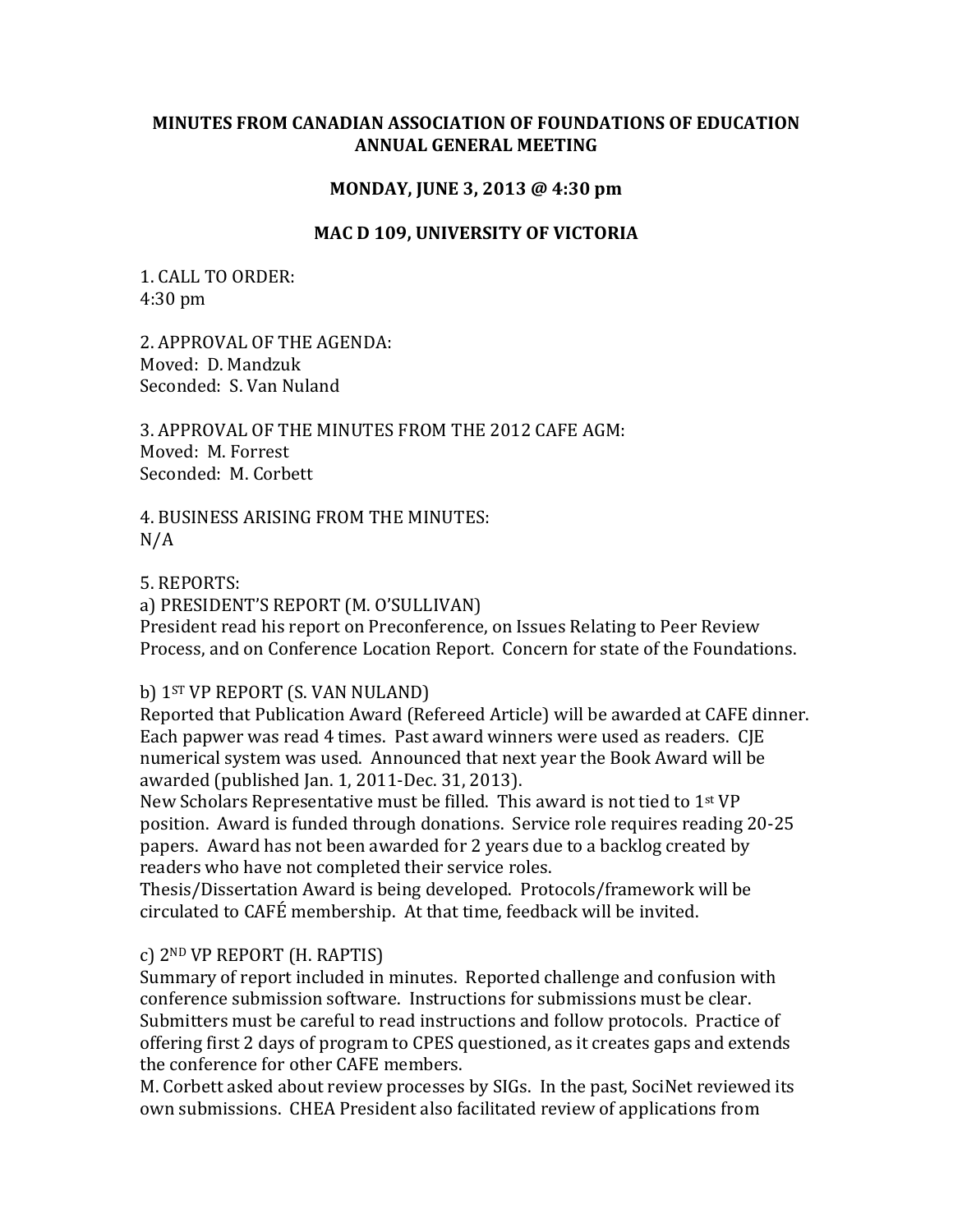History. M. Corbett also expressed concern about the absence of a SociNet AGM session in the program.

## d) SECRETARY-TREASURER REPORT (T. CHRISTOU)

\$800 (2 x \$400) given to each of the SIGs, as the annual \$400 transfer of funds was not executed in 2011. Michael Corbett opened an account for SociNet to deposit the finds.

# e) REPORT FROM CJE REPRESENTATIVE (H. RAPTIS)

CJE has not decuded upon an editor. There is a backlog of articles and an abundance of rumours concerning the journal (i.e. that two issues are prepared an only need an editorial introduction to be completed). Members expressed concern and confusion about the process of submitting to CJE. Should one be patient with the journal or withdraw papers submitted there from consideration (particularly in light of extended delays).

Membership asked that Helen Raptis request a clear statement from the CJE Board regarding the future of the journal, and that she send a report of the CJE Board meeting, which she would attend the next day.

# f) REPORTS FROM SIGs

# i. CHEA (P. CLARKE, PAST PRESIDENT)

CHEA Biannual Meeting was held in October 2012 in Vancouver, BC. Awards were distributed. Attendance was national and international. Neil Sutherland was honoured. Lynn Lemisko (USASK) has assumed the President's position, and the next CHEA Meeting will be held in Saskatoon (2014). The journal, Historical Studies in Education, is published biannually. A special issue is being produced, which includes submissions from the 2012 Meeting.

## ii. SOCINET (M. CORBETT, PRESIDENT)

Michael recounted a brief history of SociNet since the beginning of his Presidency in 2010. In 2011, a number of sessions were created for CSSE, which created energy. There were more than 30 submissions to CSSE from SociNet members in 2012. A database is being created to map out the Canadian sociologists of education, which includes those working in trans-disciplinary fields. There is an openness to discuss ways of moving forward for SociNet. Michael requested consistency in review process (SociNet submissions were reviewed by CAFE this year, but had been reviewed internally in the recent past), a place on the AGM agenda, and a formal AGM in the program.

## iii. CPES (D. SIMPSON, PRESIDENT)

CPES launched its thesis award this year (Awarded to Chris Arthur). This award will alternate with a Dissertation Award (which will be awarded next year). The Distinguished Service Award was awarded to Sandra Bruneau. Paideusis remains strong, publishing twice a year under the editorship of Daniel Vokey and Claudia Eppert. The site for the journal is being revised. A higher number of proposals was